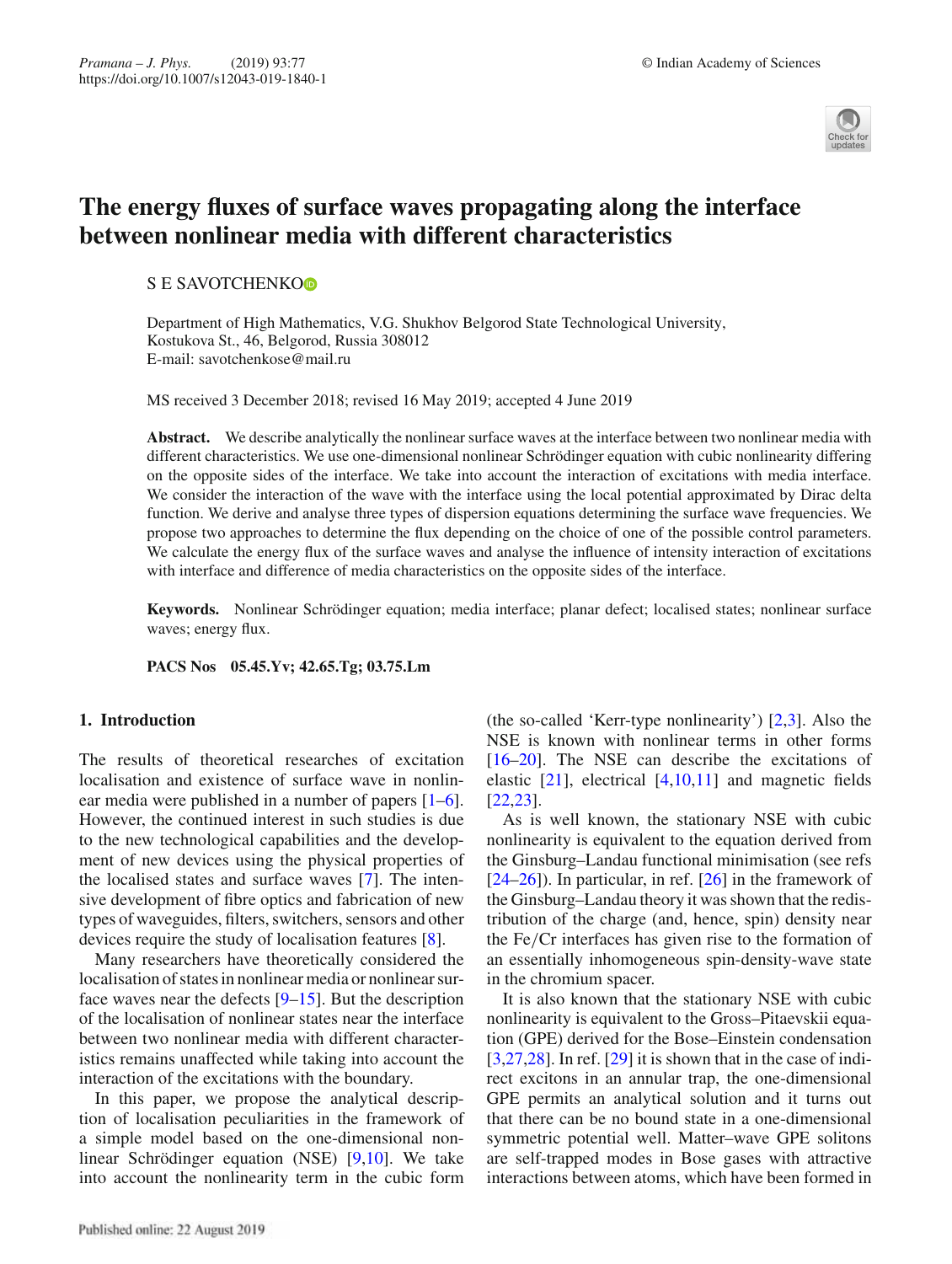Bose–Einstein condensates of  ${}^{7}$ Li in ref. [30] and  ${}^{85}$ Rb in ref. [31].

In the present paper, we take into account the interaction of excitations with media interface. The excitation (or wave) interaction with defects was considered with local (point) potential approximated by the Dirac delta function in refs  $[3,9,10,32,33]$ . In particular, the wave localisation in nonlinear medium with defect and nonlinear localised states near the boundary between linear and nonlinear media based on the NSE with the Dirac delta function term were described in refs [34,35]. Recently, the authors of refs [36–44] considered additional nonlinear response of defect for different cases of the NSE solutions.

We consider localisation peculiarities near the interface between two nonlinear media with different characteristics. As a result, in the framework of the proposed model, the possibility of describing localisation peculiarities near the interface of the media with opposite signs of nonlinearity arises. In this paper, we analyse the influence of two effects on nonlinear excitation localisation: the interaction of excitations with interface and difference of media characteristics on opposite sides of the interface.

We derive and analyse the dispersion equations of the localised states of three types and calculate the energy flux conserved along the interface between the media. The use of the model based on the NSE with the Dirac delta function allows us to obtain all results in an explicitly analytical form.

## **2. The problem formulation**

## 2.1 *Equations*

We consider the contact of two nonlinear media with a cubic Kerr nonlinearity. The media are separated by an ultrathin layer. The thickness of the layer is much smaller than the characteristic scale of localisation of medium parameter perturbations. We can consider the ultrathin layer as a planar interface between the media in the limit of its infinitely small thickness. The media interface plays the role of a waveguide in this context. We choose a coordinate system so that the media interface lies in the *yz* plane and passes through the origin perpendicular to the *x*-axis.

Let the field distribution  $\Psi(x, t)$  obey the NSE in the standard form:

$$
i\frac{\partial \psi}{\partial t} = -\frac{1}{2} \frac{\partial^2 \psi}{\partial x^2} + \Omega(x)\psi - \gamma(x)|\psi|^2 \psi + U(x)\psi.
$$
\n(1)

The function  $U(x)$  in the NSE (1) is determined by the parameters of the interaction of the field with the boundary between the layers and represents the potential that simulates the interaction of the field with the boundaries between the layers [45].

A monochromatic polarised wave with frequency  $\omega$ is described by the function  $\psi(x, t) = u(x) \exp(-i\omega t)$ . The function  $u(x)$  obeys the stationary NSE represented in the standardised form

$$
\omega u = -u''/2 + \Omega(x) - \gamma(x)|u|^2 + U(x)u.
$$
 (2)

We approximate the function  $\Omega(x)$  by the piececonstant function:

$$
\Omega(x) = \begin{cases} \Omega_1, & x < 0, \\ \Omega_2, & x > 0. \end{cases}
$$

Here  $\Omega_{1,2}$  are constants.

Also, we approximate the Kerr nonlinearity function  $\gamma(x)$  by the piece-constant function:

$$
\gamma(x) = \begin{cases} \gamma_1, & x < 0, \\ \gamma_2, & x > 0. \end{cases}
$$

Here  $\gamma_{1,2}$  are constants having any signs.

Because the thickness of the boundary is significantly smaller than the characteristic localisation length of the field perturbations, we represent the local potential in the short-range ('point') approximation in the form

$$
U(x) = U_0 \delta(x),\tag{3}
$$

where  $\delta(x)$  is the Dirac delta function,  $U_0$  is the interaction intensity of field excitations with interface in linear approximation (often called the 'power' of a defect or interface): when  $U_0 > 0$  excitations are repelled from the interface and when  $U_0 < 0$  excitations are attracted by the interface.

In the present paper, we analyse the energy (power) flux conserved along the interface between the media. The energy flux is the first NSE (2) integral:

$$
N = \int_{-\infty}^{+\infty} |u(x)|^2 dx.
$$
 (4)

The solution of the NSE  $(2)$  with the potential  $(3)$  is reduced to the solution of two stationary NSE without potential on the semiaxes:

$$
u'' + 2(\omega - \Omega_1 + \gamma_1 |u|^2)u = 0, \quad x < 0,\tag{5}
$$

$$
u'' + 2(\omega - \Omega_2 + \gamma_2 |u|^2)u = 0, \quad x > 0 \tag{6}
$$

with the following boundary conditions:

$$
u(-0) = u(+0) = u_0,\t\t(7)
$$

$$
u'(+0) - u'(-0) = 2U_0u_0.
$$
\n(8)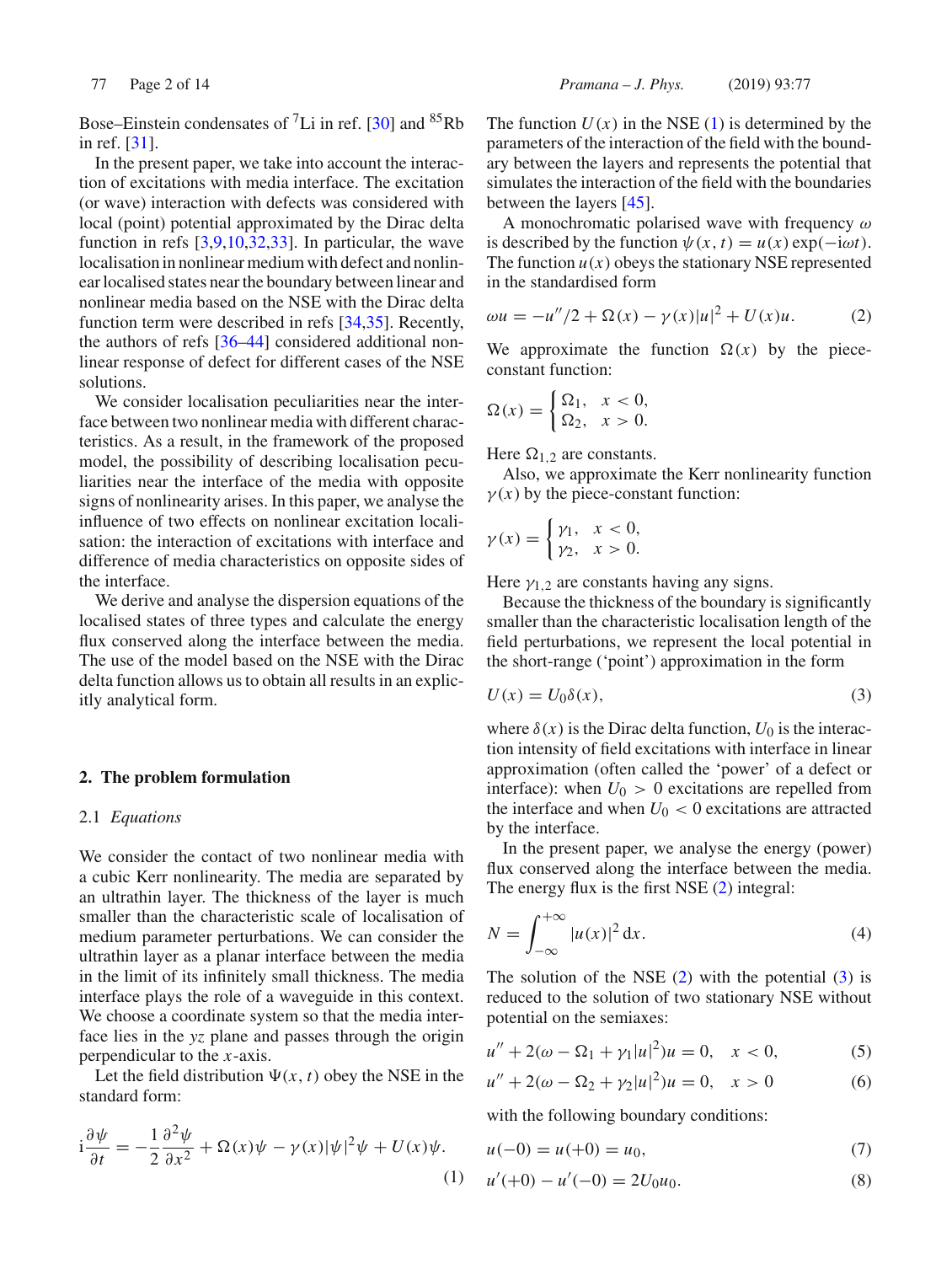Thus, the formulation of the model is reduced to a contact boundary-value problem for nonlinear equations  $(5)$  and  $(6)$  with boundary conditions  $(7)$  and  $(8)$ .

## 2.2 *Physical interpretation*

The physical applicability of models using the NSE (2) has been repeatedly discussed earlier in refs  $[22-29,39-41,45-49]$ . For example, in optically layered media, we indicate the following interpretation of eq. (2) coefficients in refs [46,48]. In particular, wave function *u* has the sense of the component of the electric field strength  $E_y$  in transverse electric (TE)polarised monochromatic electromagnetic waves with diffraction coefficient  $D = 1/2$ . The frequency  $\omega$  in eq. (2) is the propagation constant. The function  $\Omega(x)$ is directly proportional to the linear refractive index  $n<sub>L</sub>$ . The nonlinearity term  $\gamma$  of eq. (2) is proportional to the coefficient of Kerr nonlinearity  $\alpha$  of nonlinear refractive index  $n_N(x, |E_y|^2) = \alpha(x)|E_y|^2$  [32]. Parameter  $U_0$  of potential (2) is directly proportional to the linear refractive index inside a thin-film interface.

In ref. [50] the distribution of the light field in a nonlinear surface wave was experimentally studied, depending on the intensity of the light flux with a dependent dielectric film along the self-focussing medium. The implementation of dependence of the field profile on the energy flux is reflected in the design of waveguide devices. Nonlinear waveguide devices are based on the fact that the profile of the light field and the propagation constant in a nonlinear medium can depend on the energy flux of the incident beam. In this case, in contacting media, the refractive index depends on the intensity of the incident beam. This property is used in the construction of two types of optical devices. The first type includes devices in which a nonlinear change in the refractive index is insignificant compared to the difference in the refractive indices of the contacting media. In this case, the distribution of the light field is described using linear waveguide modes. The devices operating in this mode include nonlinear prism and lattice couplers [51,52] and nonlinear coherent coupler [53,54]. The second type of optical devices is those in which the optically induced change in the refractive index is comparable to or exceeds the difference in refractive indices between the contacting media. In this case, the distribution of the light field depends on the energy flux of the incident beam. The devices operating in this mode include optical power limiters, devices with low critical threshold energy flow and optical switches [55,56].

As we have noted, an equation in the form of eq. (2) is formally equivalent to the GPE arising in the Bose–Einstein condensation theory [27–31]. Within the framework of this theory the flux defined by eq. (4) is interpreted as the total number of particles in the system and, in fact, plays the role of the normalisation condition. A model of the interferometer which uses a local (δ-functional) potential, embedded into a harmonic-oscillator trapping potential, as the splitter for the incident soliton was elaborated in ref. [27]. An estimate demonstrates that this setting may be implemented by means of the localised Feshbach resonance controlled by a focussed laser beam. The same system may be realised as a nonlinear waveguide in optics.

Another physical interpretation of the results obtained in this paper to describe the localised electron phase transition under the framework of the Ginsburg–Landau theory [24,25] can be suggested. Specific examples of such systems are diluted alloys of chromium. In these systems, the generalised order parameter describes the distribution of linearly polarised spin-density waves. We note that eq. (2) is applicable not only for optical systems. In particular, in refs [24,25], an equation of this form was used to describe the occurrence of localised states in the model of antiferromagnetics with congruent sections of the Fermi surface. In this interpretation, the function *u* is a generalised order parameter describing the distribution of linearly polarised spin-density waves.

The Ginsburg–Landau theory can be used near the Lifshitz point for the case of small order parameter  $|u| \ll T$ ,  $\mu$  and its slow variation  $|u'/u| \ll 1/\zeta_0$ , where  $T$  is the temperature,  $\mu$  is an arbitrary value of the non-congruence parameter and  $\zeta_0$  is a correlation length when  $T = 0$ . The parameter  $\mu$  describes the deviation of band occupation from one half in the Peierls-transition model and the spin splitting of the electronic states in an exchange field in superconductors. In ref. [24] the dimensionless order parameter  $\varphi$  and variable *x* were introduced by  $u \rightarrow \varphi u_0$  and  $x \rightarrow xu_0/v_F$ , where  $u_0$ is an order parameter when  $T = 0$  and ideal congruent parameter  $\mu = 0$ ,  $v_F$  is the velocity on the Fermi surface. The Ginsburg–Landau functional near the Lifshitz point has the form

$$
F[\varphi] = \int \{C_1 \varphi^2 + C_2(\varphi^4 + \varphi'^2) - \Gamma[\varphi] \delta(x) \} \, dx.
$$

Here  $\Gamma$  is a source function (see ref. [24]):  $\Gamma \sim \varphi^2$ for a model of local phase transition. The coordinate axis *x* is perpendicular to the plane of the planar spinpolarised defect. The coefficients of Ginsburg–Landau functional *F* have been derived in ref. [24]. Variation of the Ginsburg–Landau functional *F* leads to the equation

$$
\varphi'' - (C_1/C_2 + 2|\varphi|^2)\varphi = -\delta(x)D(\varphi)/2C_2,
$$

where  $D(\varphi) = \partial \Gamma[\varphi]/\partial \varphi \sim \varphi$ . The periodic solution of similar equation was analysed in ref. [26].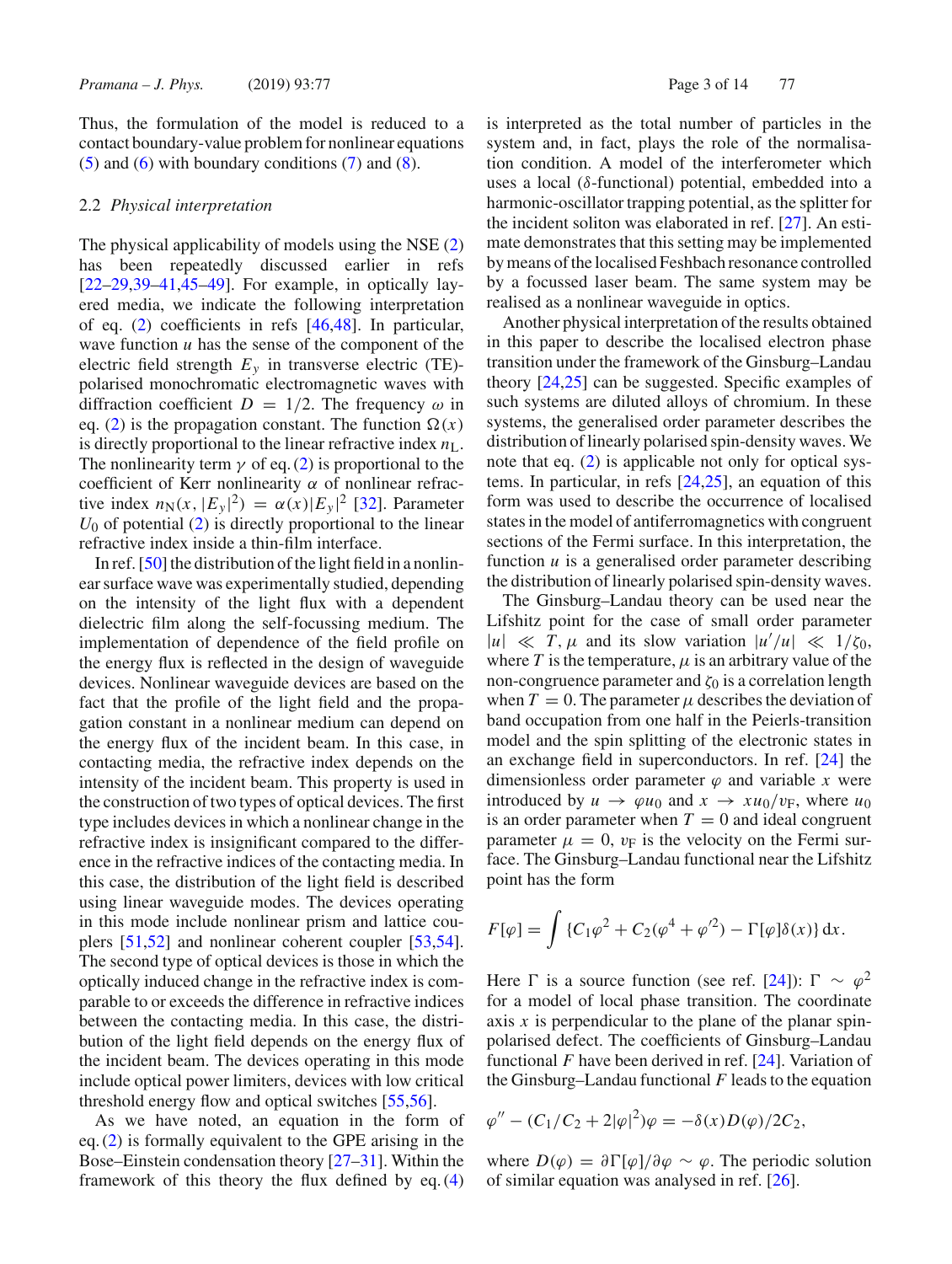One more physical interpretation of the coefficients of eq.  $(2)$  is present in refs  $[22,23,45,48]$ . The smallamplitude spin waves in multilayer magnetic materials described by NSE have been described in refs [22,23, 45,48]. For a system with one narrow magnetic layer that differs from a matrix material in the single-ion anisotropy constant, the existence of a spin wave state localised near this layer was demonstrated. The wave function *u* plays the role of a complex-valued function related to the components of the magnetisation vector. The defect power  $U_0$  is related to the magnetic anisotropy  $\beta_b$ , which remains constant inside the thinfilm interface. The nonlinearity parameter  $\gamma$  of the NSE (2) is related to the magnetic anisotropy of the contacting media. The coefficient  $\Omega$  of the NSE (2) has a sense of ferromagnetic resonance frequency (see ref. [48]).

## **3. Nonlinear surface waves**

In this paper, we consider only localised in-space solutions of the formulated boundary value problem  $(5)$ – $(8)$ satisfying the vanishing condition at infinity:  $|u(x)| \rightarrow$ 0,  $x \rightarrow \infty$ . Such solutions describe the distribution of the field travelling along the interface wave quickly decaying with the distance from the interface. In this paper, we obtain and analyse the analytical solutions of the boundary-value problems  $(5)$ – $(8)$  and the surface wave dispersion equations. Equations  $(5)$  and  $(6)$ , with the constant coefficients, can be solved analytically and there is no need to use numerical methods to solve it. Numerical analysis can be applied to solve the non-stationary (time-dependent) NSE (1). However, its consideration is beyond the scope of this article.

As is well known, surface waves propagating along the interfaces between two nonlinear media or linear and nonlinear media have been considered several times [4,5,13–15,33,34,57–63]. However, we deem it unnecessary to carry out a detailed analysis of the influence of interface characteristic and the difference of the media characteristics on the field localisation within the framework of different approaches. Approaches to analysis are determined by a set of parameters that physically allow one to control such processes in specific experiments.

We consider the following three cases of nonlinearity signs:

- (1) The interface between two self-focussing (attractive) media corresponds to the positive value of Kerr nonlinearity function  $\gamma(x)$ :  $\gamma_{1,2} > 0$ .
- (2) The interface between two defocussing (repulsive) media corresponds to the negative value of Kerr nonlinearity function  $\gamma(x)$ :  $\gamma_{1,2}$  < 0.

77 Page 4 of 14 *Pramana – J. Phys.* (2019) 93:77

(3) The interface between self-focussing (attractive) and defocussing (repulsive) media corresponds to the opposite signs of Kerr nonlinearity function  $\gamma(x)$  from different sides of interface:  $\gamma_1 < 0$  and  $\nu$  > 0.

# 3.1 *Nonlinear surface waves near the interface of self-focussing media*

In the case of the nonlinear self-focussing media contact with  $\gamma_{1,2} > 0$  NSE, (5) and (6) have the solution in the range  $\omega < \omega_{\text{max}} = \min\{\Omega_{1,2}\}\$ :

$$
u(x) = \begin{cases} \frac{q_1}{\gamma_1^{1/2} \cosh(q_1(x+x_1))}, & x < 0, \\ \frac{q_2}{\gamma_2^{1/2} \cosh(q_2(x-x_2))}, & x > 0. \end{cases}
$$
(9)

Solution (9) describes the nonlinear surface wave with the spatial damping factors that are determined by the expressions

$$
q_j^2 = 2(\Omega_j - \omega). \tag{10}
$$

Hereinafter, the index value  $j = 1$  refers to the characteristics of the environment when  $x < 0$  and the index value  $j = 2$  refers to the characteristics of the environment when  $x > 0$ .

From eq. (10) follows the relationship of the spatial damping factors:

$$
q_2^2 = 2\Delta\Omega + q_1^2, \quad \Delta\Omega = \Omega_2 - \Omega_1.
$$

Substituting solution (9) into the boundary condition (7) leads to the relation:

$$
q_1 \gamma_2^{1/2} \cosh(q_2 x_2) = q_2 \gamma_1^{1/2} \cosh(q_1 x_1). \tag{11}
$$

Substituting solution (9) into the boundary condition (8) leads to the dispersion equation:

$$
q_1 \tanh(q_1 x_1) + q_2 \tanh(q_2 x_2) = 2U_0. \tag{12}
$$

From dispersion equation (12) we can find dependence of the nonlinear surface wave frequency on medium and interface parameters.

The wave described by eq. (9) can have a maximum at the interface of the media, or its maximum can be located in a nonlinear medium (to the right or left of the interface). Its position is determined by the parameters of the system. Therefore, having the ability to control such parameters, we can adjust the location of the maximum field intensity.

We can choose one of the possible control (free) parameters on the dependence of the setting of specific experiments. We propose the position  $x_1$  (or  $x_2$ ) or the value of the wave amplitude at the interface  $u_0$ :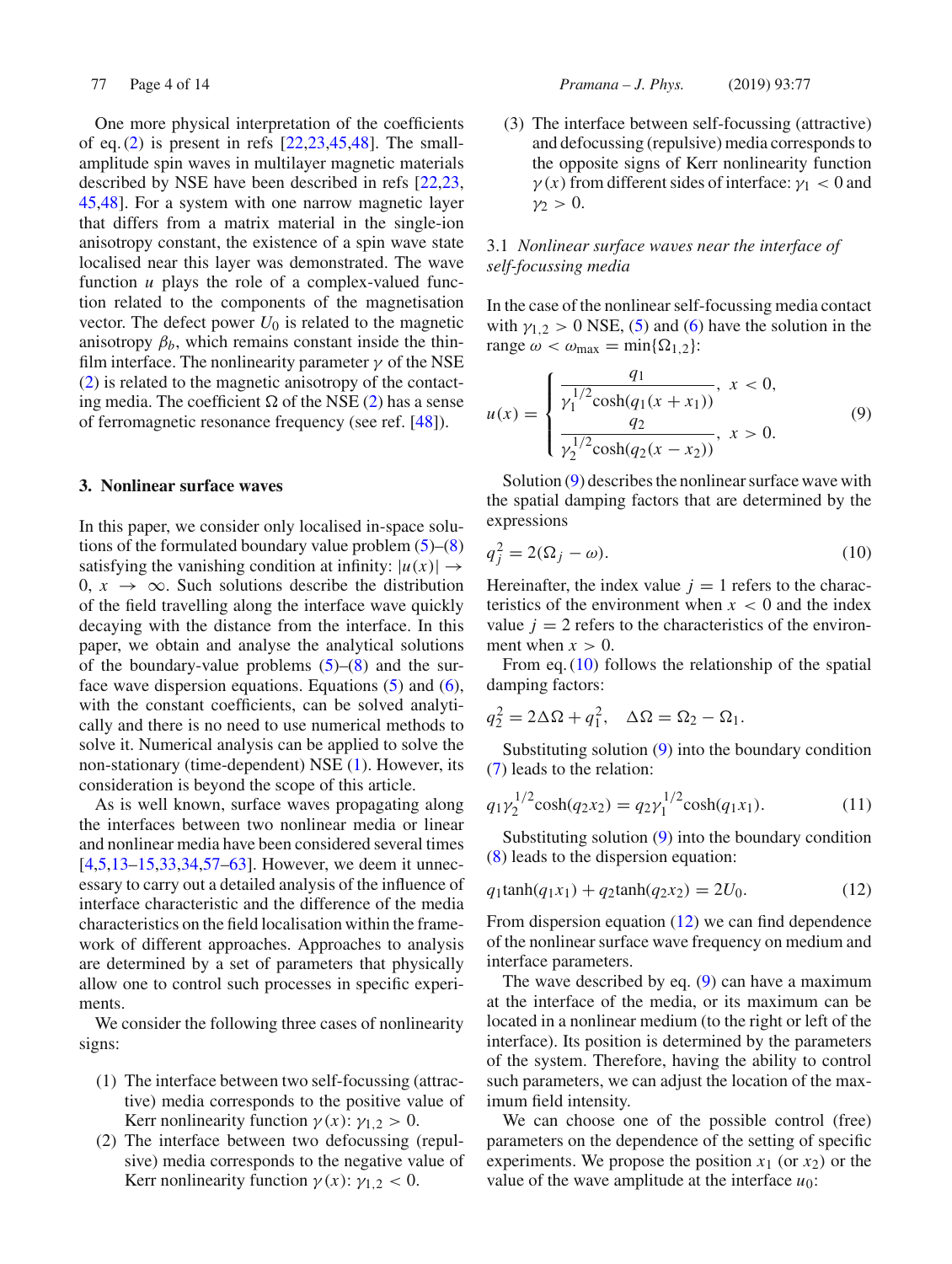$$
u_0 = \frac{q_j}{\gamma_j^{1/2} \cosh(q_j x_j)}.
$$
 (13)

If we choose as the free parameter the position  $x_1$  (or  $x_2$ ), then from the dispersion equation  $(12)$  we can determine the dependence of nonlinear surface wave frequency on the medium and the interface parameters as a function  $\omega = \omega(U_0, \Omega_{1,2}, \gamma_{1,2}, x_1).$ 

If we choose as the free parameter the wave amplitude at the interface  $u_0$ , then from the dispersion equation (12) we can determine the dependence of nonlinear surface wave frequency on the medium and the interface parameters as a function  $\omega = \omega(U_0, \Omega_{1,2}, \gamma_{1,2}, u_0)$ .

#### 3.1.1 *Analytical results.*

*Case* A: Symmetrical surface waves. In the case of  $x_1 =$  $x_2 = x_0, \gamma_1 = \gamma_2 = \gamma$  and  $\Omega_1 = \Omega_2 = \Omega$  (then  $q_1 = q_2 = q$ , from eq. (12) we obtain the dispersion equation derived in ref. [34]:

$$
q \tanh(q x_0) = U_0. \tag{14}
$$

Explicit solution of dispersion equation (14) in the limit case of a long-wave approximation when  $qx_0 \ll 1$ (it means  $|\Omega - \omega| \ll 1/2\tilde{x}_0^2$ ) has the form

$$
q^2 = U_0/x_0.
$$

The frequency of the symmetrical surface wave has the form

$$
\omega = \Omega - U_0/2x_0.
$$

If we choose the amplitude of interface oscillations  $u_0$  defined by eq. (13) as a free parameter, we can find the exact solution of dispersion equation (14):

$$
q^2 = U_0^2 + \gamma u_0^2.
$$

Then the frequency has the form

$$
\omega = \Omega - (U_0^2 + \gamma u_0^2)/2.
$$

*Case* B: Non-symmetrical surface waves. Nonsymmetrical surface waves can exist near the interface between media having different characteristics:  $\gamma_1 \neq \gamma_2$ and  $\Omega_1 \neq \Omega_2$ .

*Case* B.1: At first we consider the special case of  $x_1 = 0$ and  $x_2 \neq 0$ . In this case we find the exact solution of dispersion equation (12) in the form

$$
q_1^2 = \frac{2(2U_0^2 - \Delta\Omega)}{1 - \eta^2},\tag{15}
$$

where

 $\eta = (\gamma_2/\gamma_1)^{1/2}.$ 

The frequency of the non-symmetrical surface wave has the form

$$
\omega = \Omega_1 - \frac{2U_0^2 - \Delta\Omega}{1 - \eta^2}.
$$
\n(16)

From eqs  $(11)$  and  $(15)$ , we find

$$
x_2 = \sqrt{\frac{1 - \eta^2}{2(2U_0^2 - \eta^2 \Delta \Omega)}} \cosh^{-1} \left( \frac{1}{\eta} \sqrt{\frac{2U_0^2 - \eta^2 \Delta \Omega}{2U_0^2 - \Delta \Omega}} \right). \tag{17}
$$

The non-symmetrical surface wave of such a special kind exists under one of the following cases: (i)  $\gamma_1 > \gamma_2$ and  $U_0^2 > \Delta\Omega/2$  and (ii)  $\gamma_1 < \gamma_2$  and  $U_0^2 < \Delta\Omega/2$ .

*Case* B.2: Now we consider the case of  $x_1 \neq x_2 \neq 0$ . Explicit solution of dispersion equation (12) in the limit case of a long-wave approximation when  $q_i x_j \ll 1$  (it means  $|\Omega_j - \omega| \ll 1/2x_j^2$ ) has the form

$$
q_1^2 = \frac{2\Delta\Omega}{\eta^2 - 1}.\tag{18}
$$

The frequency of the non-symmetrical surface wave has the form

$$
\omega = \Omega_1 - \frac{\Delta \Omega}{\eta^2 - 1}.\tag{19}
$$

From eqs  $(11)$  and  $(18)$ , we find

$$
x_1 = \frac{(\eta^2 - 1)U_0}{\Delta \Omega} - \eta x_2.
$$
 (20)

We choose  $x_2$  as a free parameter here.

The non-symmetrical surface wave of such a kind exists under one of the following cases: (i)  $\gamma_1 > \gamma_2$ and  $\Omega_1 > \Omega_2$  and (ii)  $\gamma_1 < \gamma_2$  and  $\Omega_1 < \Omega_2$ .

If we choose now the amplitude of interface oscillations defined by eq.  $(13)$  as a free parameter we can find the exact solution of dispersion equation  $(12)$ :

$$
q_1^2 = \gamma_1 u_0^2 + Q_c^2. \tag{21}
$$

Here

$$
Q_c = \frac{2\Delta\Omega + (\gamma_1 - \gamma_2)u_0^2 - 4U_0^2}{4U_0}.
$$

The frequency of the non-symmetrical surface wave has the form

$$
\omega = \Omega_1 - (\gamma_1 u_0^2 + Q_c^2)/2. \tag{22}
$$

From eq.  $(13)$ , we find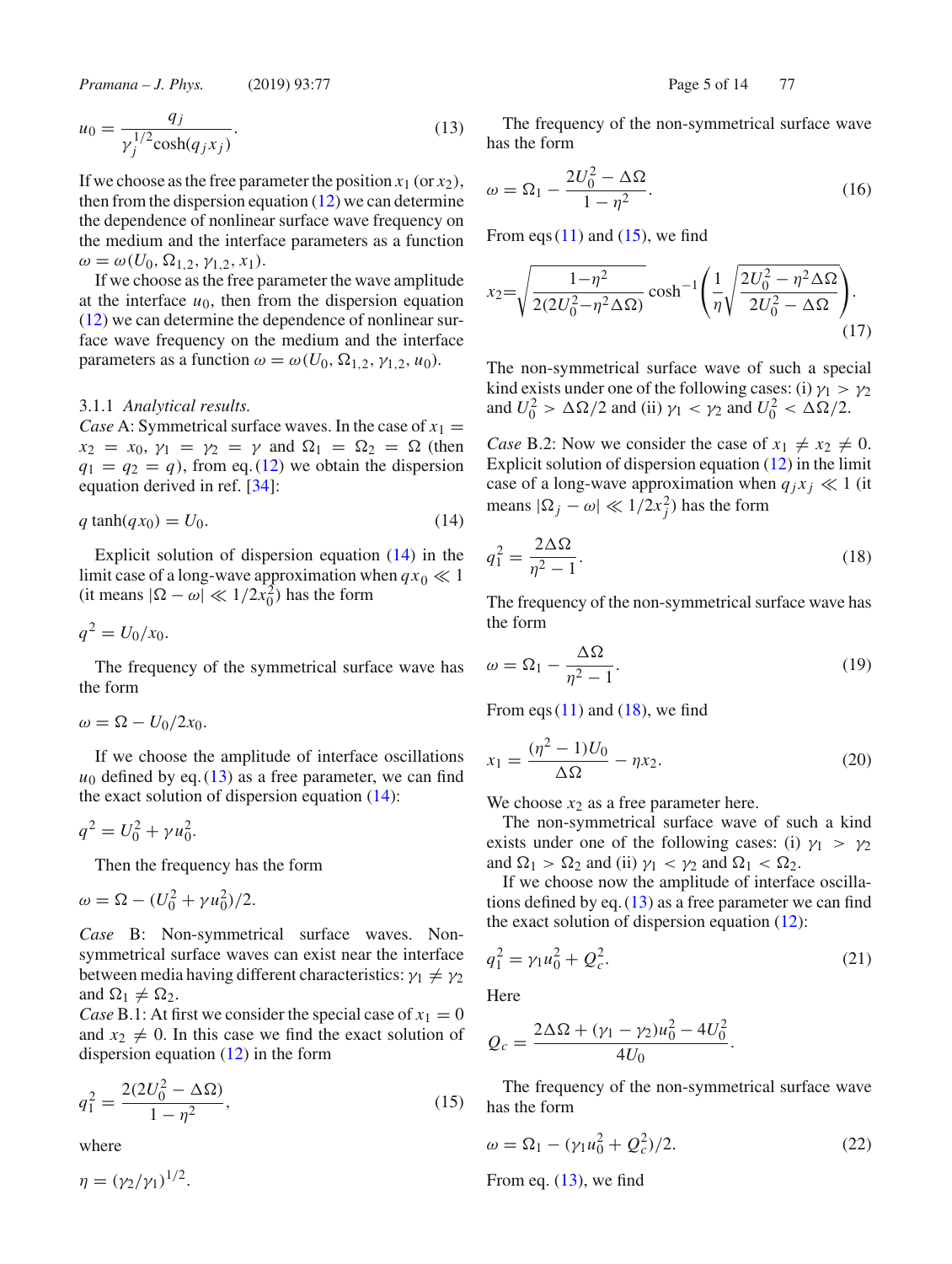

Figure 1. The dependence of surface wave frequency (type-one) on the power of the interface for fixed values of parameters in model conventional units:  $\Omega_1 = 1$ ,  $\Omega_2 = 1.5$ ,  $\eta = 1.5$ , (a)  $x_1 = 0$ , (b)  $x_1 = 0.4668$ , (c)  $x_1 = 0.49$ , (d)  $x_1 = 0.7$  and (**e**)  $x_1 = 5$ .

$$
x_1 = \frac{1}{\sqrt{\gamma_1 u_0^2 + Q_c^2}} \cosh^{-1}\left(\sqrt{\frac{Q_c^2}{\gamma_1 u_0^2} + 1}\right),
$$
  

$$
x_2 = \frac{1}{\sqrt{2\Delta\Omega + \gamma_1 u_0^2 + Q_c^2}} \cosh^{-1}\left(\sqrt{\frac{2\Delta\Omega + Q_c^2}{\gamma_1 u_0^2} + 1}\right).
$$

3.1.2 *Numerical results.* To numerically analyse the dependence  $\omega = \omega(U_0, \Omega_{1,2}, \zeta, x_1)$  we exclude  $x_2$ from eq.  $(12)$  using eq.  $(11)$  and obtain the dispersion equation in the form

$$
q_1 \tanh(q_1 x_1) + q_2 \left\{ 1 - \left( \frac{\eta q_1}{q_2 \cosh(q_1 x_1)} \right)^2 \right\}^{1/2} = 2U_0.
$$

We analyse the dependence of frequency  $\omega$  on defect power  $U_0$ . We find five different regimes depending on the control parameter  $(x_1)$  values (see figure 1):

(1) In the region  $0 \le x_1 < x_{c1}$  the wave exists in the frequency range  $\omega_{\text{min}} < \omega < \omega_{\text{max}}$  for a limited interface power from the interval  $U_{\text{min}} < U_0$  $U_{\text{max}}$  (figure 1a).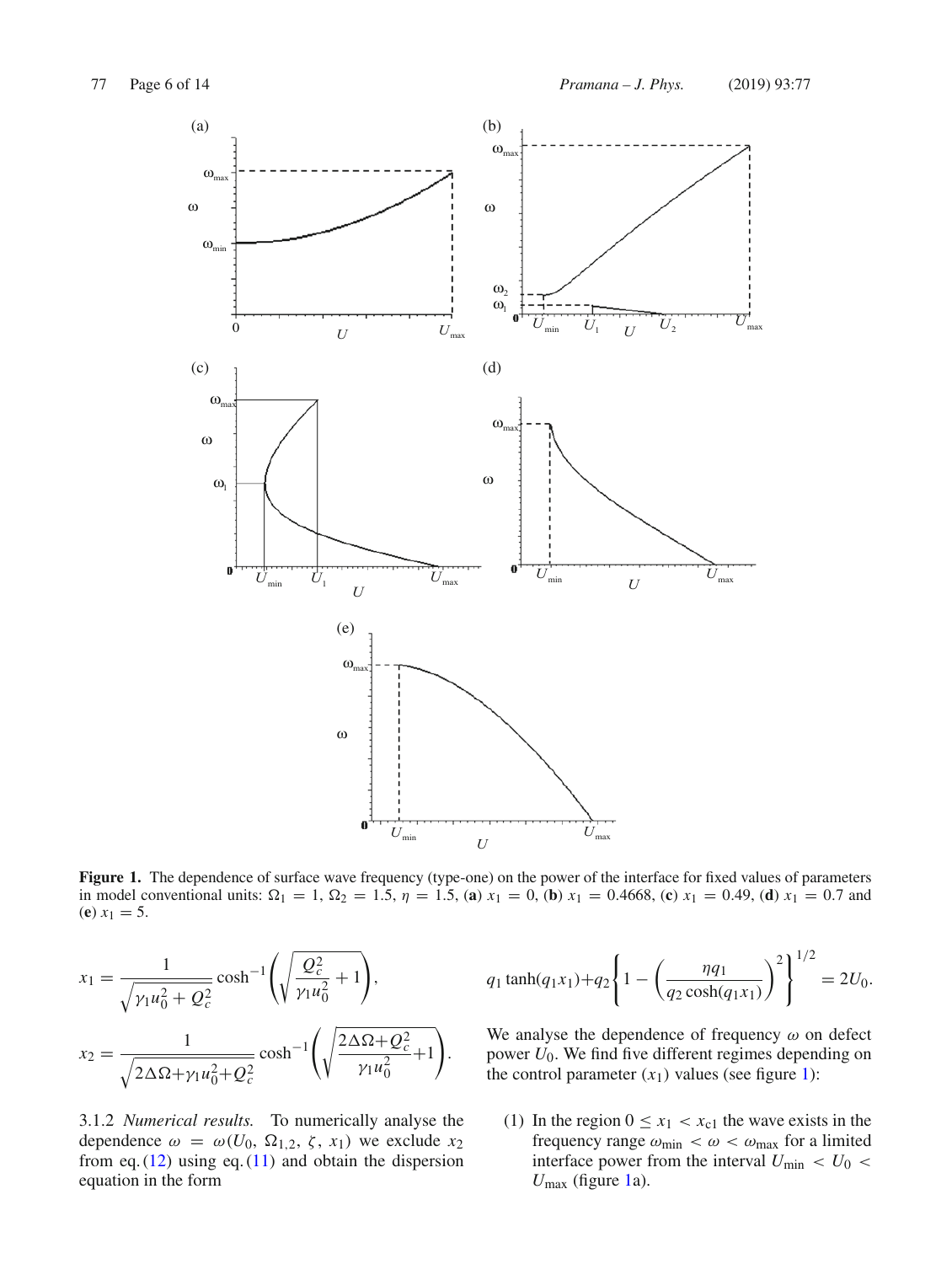- (2) In the region  $x_{c1} < x_1 < x_{c2}$  we find bifurcation. There exist two branches of surface waves (figure 1b). The branch with  $\omega_2 < \omega$  exists for  $U_{\text{min}} < U_0 < U_1$ . Two branches with 0  $< \omega < \omega_1$  and  $\omega_2 < \omega$  exist for  $U_1 < U_0 < U_2$ . Then one branch with  $\omega_2 < \omega$  exists for  $U_2 <$  $U_0 < U_{\text{max}}$ . There is a band gap with frequencies in the interval  $\omega_1 < \omega < \omega_2$ .
- (3) In the region  $x_{c2} < x_1 < x_{c3}$  there exist two branches of surface waves for the limited interface power from the interval  $U_{\text{min}} < U_0 < U_1$ (figure 1c). The branch with  $\omega < \omega_1$  exists for  $U_1 < U_0 < U_{\text{max}}$ . This is the gapless bifurcation regime.
- (4) In the region  $x_{c3} < x_1 < x_{c4}$  the frequency monotonically decreases downwards for the limited interface power from the interval  $U_{\text{min}}$  <  $U_0 < U_{\text{max}}$  (figure 1d).
- (5) In the region  $x_1 > x_{c4}$  the frequency monotonically decreases upwards for the limited interface power from the interval  $U_{\text{min}} < U_0 < U_{\text{max}}$ (figure 1e).

The values of the interval limits  $U_{\text{min}} < U_0 < U_{\text{max}}$  are almost independent of the control parameter *x*1.

We note that wave with  $x_1 = 0$  can exist only when  $\Omega_1 \neq \Omega_2$ . Also the surface waves cannot exist for any values of interface power.

# 3.2 *Nonlinear surface waves near the interface of the defocussing media*

In the case of the nonlinear defocussing media contact with  $\gamma_{1,2}$  < 0 NSE (5) and (6) have the solution in the range  $\omega < \omega_{\text{max}}$ :

$$
u(x) = \begin{cases} \frac{q_1}{g_1^{1/2} \sinh(q_1(x+x_1))}, & x < 0, \\ \frac{q_2}{g_2^{1/2} \sinh(q_2(x-x_2))}, & x > 0. \end{cases}
$$
(23)

Here  $g_{1,2} = -\gamma_{1,2} > 0$ . The spatial damping factors are determined by eq. (10).

Substituting solution  $(23)$  into the boundary condition (7) leads to the relation

$$
q_1 g_2^{1/2} \sinh(q_2 x_2) = -q_2 g_1^{1/2} \sinh(q_1 x_1).
$$
 (24)

Substituting solution (9) into the boundary condition (8) leads to the dispersion equation

$$
q_1 \coth(q_1 x_1) + q_2 \coth(q_2 x_2) = 2U_0. \tag{25}
$$

The amplitude of interface oscillations is determined by the equation

$$
u_0 = \mp \frac{q_j}{g_j^{1/2} \sinh(q_j x_j)}.
$$
 (26)

3.2.1 *Numerical results.* To numerically analyse the dependence  $\omega = \omega(U_0, \Omega_{1,2}, \eta, x_1)$  of the nonlinear surface waves near the interface of defocussing media we exclude  $x_2$  from eq. (25) using eq. (24) and obtain the dispersion equation in the form

$$
q_1 \coth(q_1 x_1) + q_2 \left\{ 1 + \left( \frac{\eta q_1}{q_2 \sinh(q_1 x_1)} \right)^2 \right\}^{1/2} = 2U_0.
$$

We find four different regimes depending on control parameter  $(x_1)$  values (see figure 2):

- (1) In the region  $0 \leq x_1 < x_{c1}$  the surface wave frequency almost linearly increases in the range  $0 < \omega < \omega_{\text{max}}$  for the limited interface power from the interval  $U_{\text{min}} < U_0 < U_{\text{max}}$  (figure 2a).
- (2) In the region  $x_{c1} < x_1 < x_{c2}$  the surface wave frequency monotonically increases in the same ranges (figure 2b).
- (3) In the region  $x_{c2} < x_1 < x_{c3}$  there exist two branches of surface waves for the limited interface power from the interval  $U_{\text{min}} < U_0 < U_1$ (figure 2c). One branch with  $\omega > \omega_1$  exists for  $U_1 < U_0 < U_{\text{max}}$ . This is the gapless bifurcation regime.
- (4) In the region  $x_1 > x_{c3}$  the frequency monotonically decreases upwards for the limited interface power from the interval  $U_{\text{min}} < U_0 < U_{\text{max}}$ (figure 2d).

In the difference from the results of §3.1.2 here we note that the values of the interface power interval  $U_{\text{min}}$  <  $U_0 < U_{\text{max}}$  depend on the control parameter  $x_1$ . The values of the boundaries of the interval  $U_{\text{min}} < U_0$  $U_{\text{max}}$  shift to the right as the value of  $x_1$  increases.

#### 3.2.2 *Analytical results.*

*Case* A: Symmetrical surface waves. When  $x_1 = x_2$  =  $x_0, g_1 = g_2 = g$  and  $\Omega_1 = \Omega_2 = \Omega$  (then  $q_1 = q_2 = q$ ) from eq. (25) we obtain the dispersion equation derived in ref. [34]:

$$
q \coth(q x_0) = U_0. \tag{27}
$$

If we choose the amplitude of interface oscillations  $u_0$ defined by eq. (13) as a free parameter we can find exact solution of dispersion equation (27):

$$
q^2 = U_0^2 - gu_0^2.
$$

Then the frequency has the form

$$
\omega = \Omega - (U_0^2 - gu_0^2)/2.
$$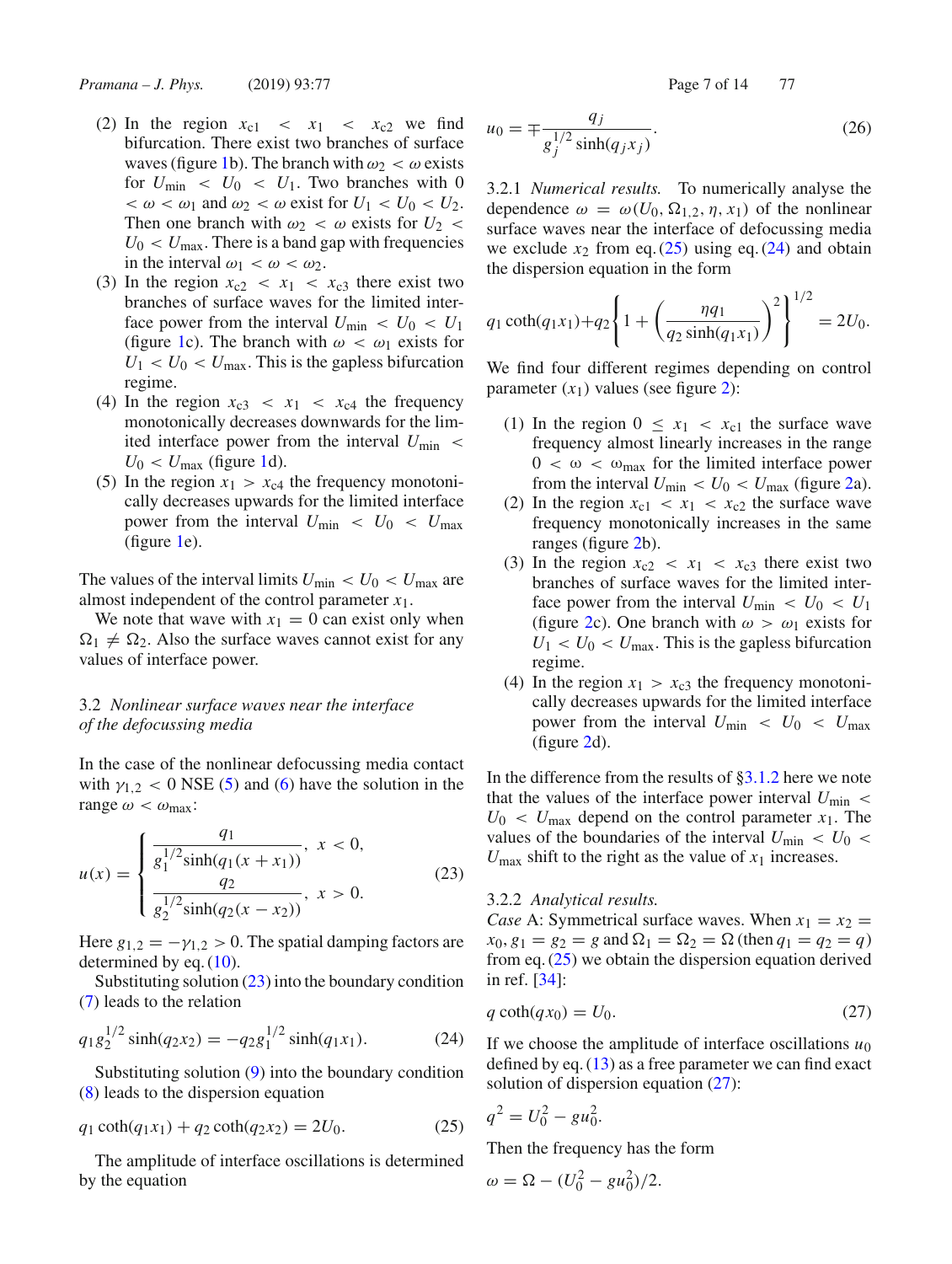

Figure 2. The dependence of surface wave frequency (type-two) on the power of the interface for fixed values of parameters in model conventional units:  $\Omega_1 = 1$ ,  $\Omega_2 = 1.5$ ,  $\eta = 4.5$ , (**a**)  $x_1 = 0.4$ , (**b**)  $x_1 = 0.9$ , (**c**)  $x_1 = 1.5$  and (**d**)  $x_1 = 8$ .

The symmetrical surface waves exist under the condition  $u_0^2 < U_0^2/g.$ 

*Case* B: Non-symmetrical surface waves ( $g_1 \neq g_2$  and  $\Omega_1 \neq \Omega_2$ ). If we choose now the amplitude of interface oscillations defined by eq.  $(13)$  as a free parameter we can find the exact solution of dispersion equation  $(25)$ :

$$
q_1^2 = Q_s^2 - g_1 u_0^2. \tag{28}
$$

Here

$$
Q_s = \frac{4U_0^2 - 2\Delta\Omega + (g_1 - g_2)u_0^2}{4U_0}.
$$

The frequency of the non-symmetrical surface wave has the form

$$
\omega = \Omega_1 - (Q_s^2 - g_1 u_0^2)/2. \tag{29}
$$

From eq. (26) we find

$$
x_1 = \frac{1}{\sqrt{Q_s^2 - g_1 u_0^2}} \sinh^{-1} \left( \sqrt{\frac{Q_s^2}{g_1 u_0^2} - 1} \right),
$$
  

$$
x_2 = -\frac{1}{\sqrt{2\Delta\Omega + Q_s^2 - g_1 u_0^2}} \sinh^{-1} \left( \sqrt{\frac{2\Delta\Omega + Q_s^2}{g_1 u_0^2} - 1} \right).
$$

# 3.3 *Nonlinear surface waves near the interface between the self-focussing and defocussing media*

In the case of contact of self-focussing and defocussing media with  $\gamma_1$  < 0 and  $\gamma_2$  > 0 NSE (5) and (6) have the solution in the range  $\omega < \min\{\Omega_{1,2}\}\$ :

$$
u(x) = \begin{cases} \frac{q_1}{g_1^{1/2} \sinh(q_1(x+x_1))}, & x < 0, \\ \frac{q_2}{\gamma_2^{1/2} \cosh(q_2(x-x_2))}, & x > 0. \end{cases}
$$
(30)

Solution (30) describes the nonlinear surface wave of the non-symmetrical shape only.

Substituting solution (30) into the boundary condition (7) leads to the relation

$$
q_1 \gamma_2^{1/2} \cosh(q_2 x_2) = q_2 g_1^{1/2} \sinh(q_1 x_1).
$$
 (31)

Substituting solution (30) into the boundary condition (8) leads to the dispersion equation

$$
q_1 \coth(q_1 x_1) + q_2 \tanh(q_2 x_2) = 2U_0. \tag{32}
$$

The amplitude of interface oscillations is determined by the equation

$$
u_0 = \frac{q_1}{g_1^{1/2} \sinh(q_1 x_1)} = \frac{q_2}{\gamma_2^{1/2} \cosh(q_2 x_2)}.
$$
 (33)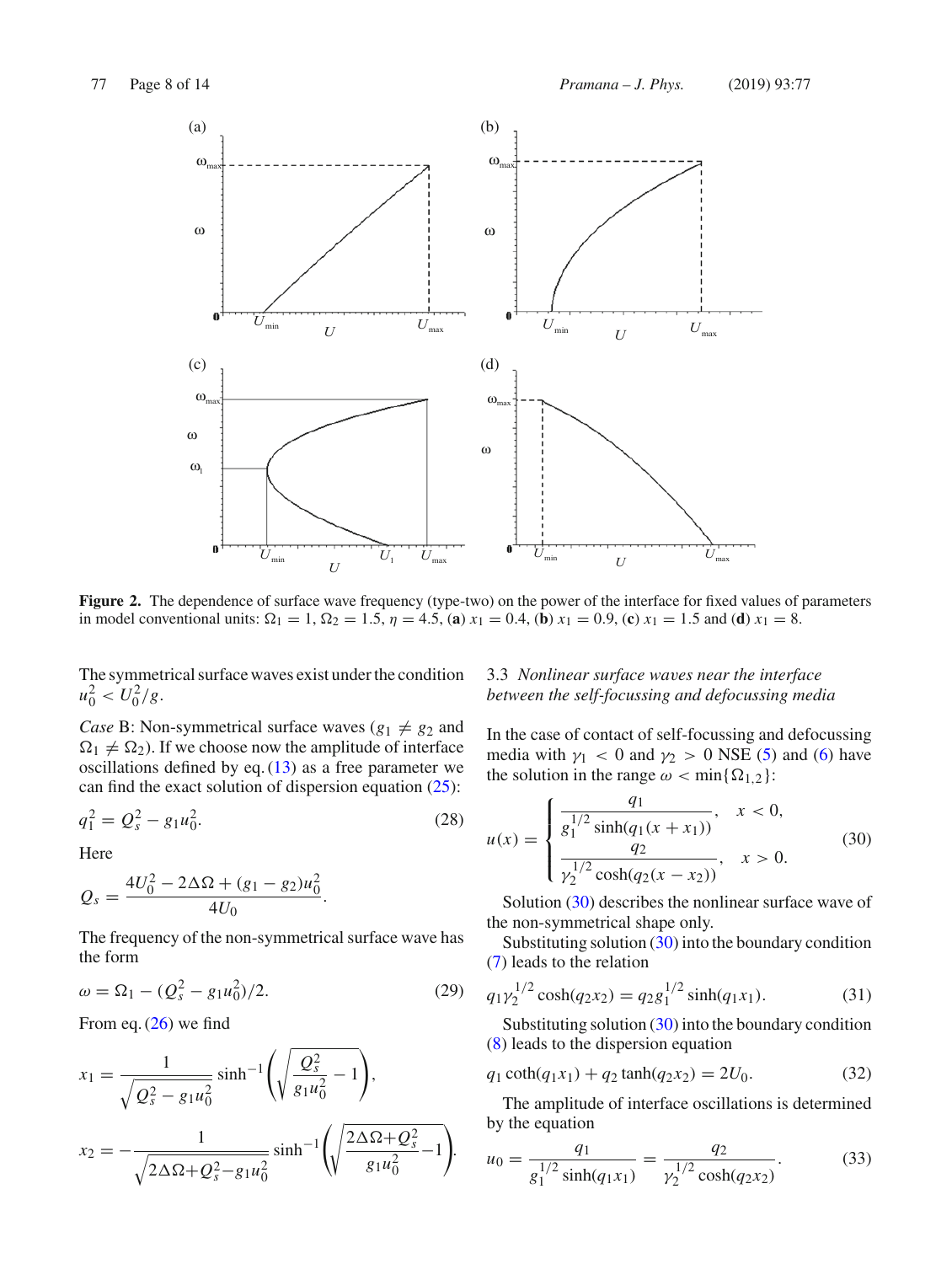

**Figure 3.** The dependence of surface wave frequency (type-three) on the power of the interface for fixed values of parameters in model conventional units:  $\Omega_1 = 1$ ,  $\Omega_2 = 1.5$ ,  $\eta = 1.5$  and  $x_1 = 5$ .

3.3.1 *Numerical results.* To numerically analyse the dependence  $\omega = \omega(U_0, \Omega_{1,2}, \zeta, x_1)$  of the nonlinear surface waves near the interface of the defocusing media, we exclude  $x_2$  from eq. (32) using eq. (31) and obtain the dispersion equation in the form

$$
q_1 \coth(q_1 x_1) + q_2 \left\{ 1 - \left( \frac{\zeta q_1}{q_2 \sinh(q_1 x_1)} \right)^2 \right\}^{1/2} = 2U_0,
$$

where

 $\zeta = (\gamma_2/g_1)^{1/2}.$ 

We find only one regime in dependence on control parameter  $x_1$  values. The surface wave frequency monotonically decreases upwards for any value of  $x_1$  for the interface power from the interval  $U_{\text{min}} < U_0 < U_{\text{max}}$ (figure 3).

#### 3.3.2 *Analytical results.*

*Case* A: At first we consider the special case of  $x_2 = 0$ and  $x_1 \neq 0$ .

In this case we find the exact solution of dispersion equation (32) in the form

$$
q_1^2 = \frac{2(2U_0^2 \zeta^2 - \Delta \Omega)}{1 + \zeta^2}.
$$
 (34)

The frequency of the surface wave has the form

$$
\omega = \Omega_1 - \frac{2U_0^2 \zeta^2 - \Delta\Omega}{1 + \zeta^2}.
$$
\n(35)

From eqs  $(31)$  and  $(34)$  we find

$$
x_1 = \sqrt{\frac{1+\xi^2}{2(2U_0^2\xi^2 - \Delta\Omega)}} \sinh^{-1}\left(\sqrt{\frac{2U_0^2\xi^2 - \Delta\Omega}{2U_0^2 + \Delta\Omega}}\right).
$$
\n(36)

The surface wave  $(30)$  of such a special kind exists under the condition:  $-2U_0^2 < \Delta \Omega < 2U_0^2 \zeta^2$ .

*Case* B: Now we consider the case of  $x_1 \neq x_2 \neq 0$ . If we choose now the amplitude of interface oscillations defined by eq.  $(13)$  as a free parameter we can find the exact solution of dispersion equation (32):

$$
q_1^2 = Q^2 - g_1 u_0^2. \tag{37}
$$

Here

$$
Q = \frac{4U_0^2 - 2\Delta\Omega + (g_1 + \gamma_2)u_0^2}{4U_0}.
$$

The frequency of the surface wave has the form

$$
\omega = \Omega_1 - (Q^2 - g_1 u_0^2)/2. \tag{38}
$$

From eq.  $(33)$  we find

$$
x_1 = \frac{1}{\sqrt{Q^2 - g_1 u_0^2}} \sinh^{-1} \left( \sqrt{\frac{Q^2}{g_1 u_0^2} - 1} \right),
$$
  

$$
x_2 = \frac{1}{\sqrt{2\Delta\Omega + Q^2 - g_1 u_0^2}} \sinh^{-1} \left( \sqrt{\frac{2\Delta\Omega + Q^2}{g_1 u_0^2} - 1} \right).
$$

#### **4. The energy flux of nonlinear surface waves**

# 4.1 *The energy flux near the interface of the self-focussing media*

We substitute solution  $(9)$  into eq.  $(4)$  and obtain the energy flux in the form

$$
N = \frac{q_1}{\gamma_1} \{ 1 + \tanh(q_1 x_1) \} + \frac{q_2}{\gamma_2} \{ 1 + \tanh(q_2 x_2) \}. \tag{39}
$$

Using eq.  $(12)$  we can exclude  $x_2$  from eq.  $(39)$  and derive the energy flux in the form

$$
N = \frac{\gamma_1 - \gamma_2}{\gamma_1 \gamma_2} q_1 \tanh(q_1 x_1) + \frac{q_1}{\gamma_1} + \frac{q_2 + 2U_0}{\gamma_2}.
$$
 (40)

Equation (40) defines the flux as a function  $N =$  $N(\omega, x_1)$  where we choose  $x_1$  as a free parameter. The typical curves of dependence  $N(\omega, x_1)$  defined by eq. (40) are shown in figure 4 for different values of *x*1.

#### *Case* A: Symmetrical surface waves

From eq. (39) with eq. (14) in the case of  $x_1 = x_2$  = *x*<sub>0</sub>,  $\gamma_1 = \gamma_2 = \gamma$  and  $\Omega_1 = \Omega_2 = \Omega$  we obtain the flux derived in ref. [34]:

$$
N = \frac{2}{\gamma}(q + U_0).
$$
 (41)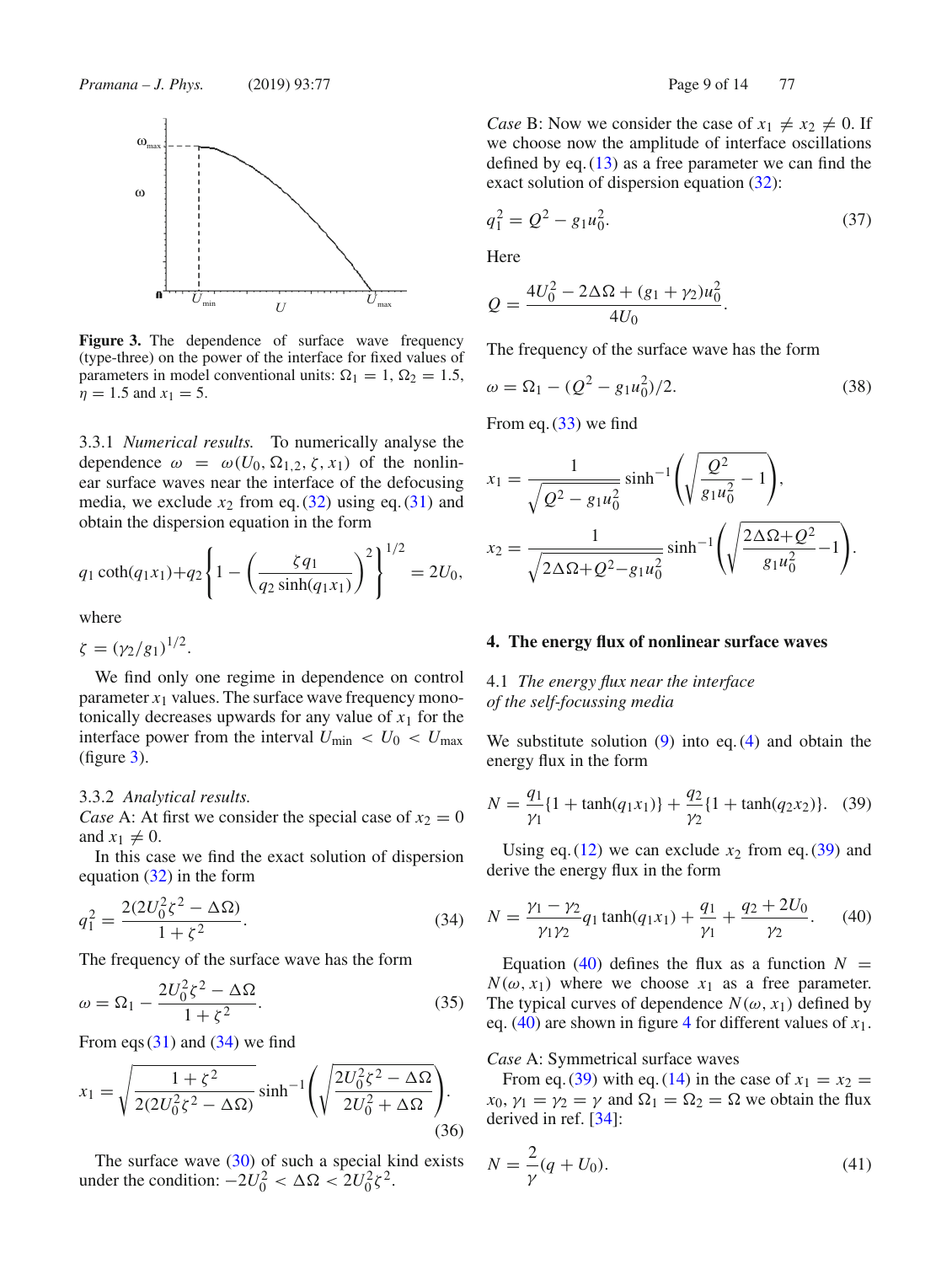

**Figure 4.** The dependence of surface wave flux (40) on the frequency for fixed values of parameters in model conventional units:  $\Omega_1 = 1$ ,  $\Omega_2 = 1.5$ ,  $\gamma_1 = 1$ ,  $\gamma_2 = 1.5$ ,  $U_0 = 0.3$ . Line (1):  $x_1 = 0$ , line (2):  $x_1 = 0.5$  and line (3):  $x_1 = 10$ .

*Case* B: Non-symmetrical surface waves

*Case* B.1: At first we consider the special case of  $x_1 = 0$ and  $x_2 \neq 0$ . In this case, from eq. (40), we obtain

$$
N = \frac{q_1}{\gamma_1} + \frac{q_2 + 2U_0}{\gamma_2}.
$$
\n(42)

Using eq.  $(15)$  we can find from eq.  $(42)$  the energy flux in the form

$$
N = \frac{2U_0}{\gamma_2} + \sqrt{\frac{2}{1 - \eta^2}} \left\{ \frac{1}{\gamma_1} \sqrt{2U_0^2 - \Delta\Omega} + \frac{1}{\gamma_2} \sqrt{2U_0^2 - \eta^2 \Delta\Omega} \right\}.
$$
 (43)

In the case of a 'powerful' interface when  $U_0^2 \gg |\Delta\Omega|$ , from eq.  $(43)$  we get an approximate estimate

$$
N = 2U_0 \Gamma(\gamma_1, \gamma_2),\tag{44}
$$

where

$$
\Gamma(\gamma_1, \gamma_2) = \frac{1}{\gamma_2} + \left(\frac{1}{\gamma_1} + \frac{1}{\gamma_2}\right) \sqrt{\frac{\gamma_1}{\gamma_1 - \gamma_2}}.
$$

*Case* B.2: Now we consider the case of  $x_1 \neq x_2 \neq 0$ . If we choose now the amplitude of interface oscillations defined by eq.  $(13)$  as a free parameter we can find the exact expression of flux. Using eqs  $(11)$ ,  $(12)$  and  $(21)$ from (39) we obtain

$$
N = \frac{1}{\gamma_1} \left( \sqrt{\gamma_1 u_0^2 + Q_c^2} - Q_c \right) + \frac{1}{\gamma_2} \left( \sqrt{\gamma_1 u_0^2 + Q_c^2 + 2\Delta\Omega} + \sqrt{(\gamma_1 - \gamma_2) u_0^2 + Q_c^2 + 2\Delta\Omega} \right).
$$
(45)

Equation (45) defines the flux as the function  $N =$  $N(u_0)$ , where we choose  $u_0$  as a free parameter.



**Figure 5.** The dependence of surface wave flux (47) on the frequency for fixed values of parameters in model conventional units:  $\Omega_1 = 1$ ,  $\Omega_2 = 1.5$ ,  $g_1 = 1$ ,  $g_2 = 4.5$ ,  $U_0 = 0.3$ . Line (1):  $x_1 = 0.6$ , line (2):  $x_1 = 0.75$  and line (3):  $x_1 = 1$ .

4.2 *The energy flux near the interface of the defocussing media*

We substitute solution  $(23)$  into eq.  $(4)$  and obtain the energy flux in the form

$$
N = -\frac{q_1}{g_1} \{ 1 + \coth(q_1 x_1) \} - \frac{q_2}{g_2} \{ 1 + \coth(q_2 x_2) \}.
$$
\n(46)

Using eq.  $(12)$  we can exclude  $x_2$  from eq.  $(39)$  and derive the energy flux in the form

$$
N = \frac{g_1 + g_2}{g_1 g_2} q_1 \coth(q_1 x_1) - \frac{q_1}{g_1} - \frac{q_2 + 2U_0}{g_2}.
$$
 (47)

Equation (47) defines the flux as the function  $N =$  $N(x_1)$  where we choose  $x_1$  as a free parameter. The typical curves of dependence  $N(\omega, x_1)$  defined by eq. (44) are shown in figure 5 for different values of *x*1.

*Case* A: Symmetrical surface waves. From eq. (46) with eq. (27) in the case of  $x_1 = x_2 = x_0$ ,  $y_1 = y_2 = y$  and  $\Omega_1 = \Omega_2 = \Omega$ , we obtain the flux derived in ref. [34]:

$$
N = -\frac{2}{g}(q + U_0).
$$
\n(48)

Case B: Non-symmetrical surface waves

*Case* B.1: At first we consider the case of long wave states when  $q_i x_j \ll 1$ . In this case, from eqs (24) and  $(25)$  we find

$$
x_1 = \eta x_2
$$
 and  $x_2 = \frac{2U_0 \eta}{\eta - 1}$ . (49)

Using eq.  $(49)$  from eq.  $(47)$  we obtain the flux in the form

$$
N = \frac{g_1 + g_2}{g_2^2} \frac{\eta - 1}{2U_0} - \frac{q_1}{g_1} - \frac{q_2 + 2U_0}{g_2}.
$$
 (50)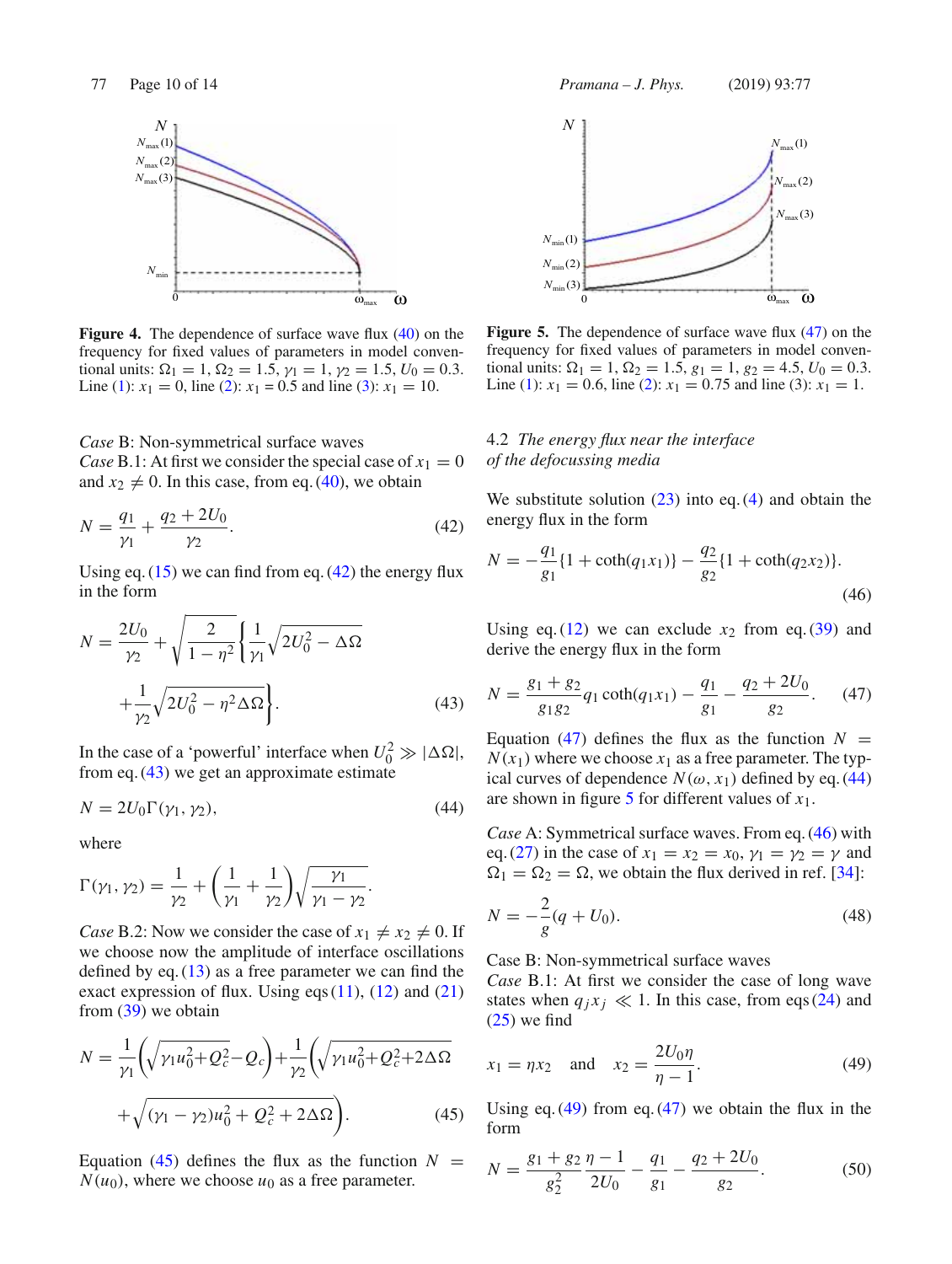

**Figure 6.** The dependence of surface wave flux (53) on the frequency for fixed values of parameters in model conventional units:  $\Omega_1 = 1$ ,  $\Omega_2 = 1.5$ ,  $\gamma_1 = 1$ ,  $g_2 = 1.5$ ,  $U_0 = 0.3$ . Line (1):  $x_2 = 0.75$ , line (2):  $x_2 = 0.45$  and line (3):  $x_2 = 0.25$ .

*Case* B.2: Flux as a function of amplitude. Using eqs  $(14)$ ,  $(25)$  and  $(28)$ , from  $(46)$  we obtain

$$
N = -\frac{1}{g_1} \left( \sqrt{Q_s^2 - g_1 u_0^2} - Q_s \right)
$$
  
 
$$
-\frac{1}{g_2} \left( \sqrt{Q_s^2 - g_1 u_0^2 + 2 \Delta \Omega} - \sqrt{(g_2 - g_1) u_0^2 + Q_s^2 + 2 \Delta \Omega} \right).
$$
 (51)

Equation (51) defines the flux as the function  $N =$  $N(u_0)$  where we choose  $u_0$  as a free parameter.

# 4.3 *The energy flux near the interface between the self-focussing and defocussing media*

We substitute solution  $(30)$  into eq.  $(4)$  and obtain the energy flux in the form

$$
N = -\frac{q_1}{g_1} \{ 1 + \coth(q_1 x_1) \} + \frac{q_2}{\gamma_2} \{ 1 + \tanh(q_2 x_2) \}.
$$
\n(52)

Using eq.  $(32)$  we can exclude  $x_1$  from eq.  $(52)$  and derive the energy flux in the form

$$
N = \frac{g_1 + \gamma_2}{g_1 \gamma_2} q_2 \tanh(q_2 x_2) + \frac{q_2}{\gamma_2} - \frac{q_1 + 2U_0}{g_1}.
$$
 (53)

Equation (53) defines the flux as a function  $N = N(x_2)$ where we choose  $x_2$  as a free parameter. The typical curves of dependence  $N(\omega, x_2)$  defined by eq. (53) are shown in figure 6 for different values of *x*2.

*Case* A: At first we consider the special case of  $x_2 = 0$ and  $x_1 \neq 0$ . In this case, from eq. (53) we obtain

$$
N = \frac{q_2}{\gamma_2} - \frac{q_1 + 2U_0}{g_1}.\tag{54}
$$

Using eq.  $(34)$  we can find from eq.  $(54)$  the energy flux in the form

$$
N = \sqrt{\frac{2}{1+\xi^2}} \left\{ \frac{\xi}{\gamma_2} \sqrt{2U_0^2 + \Delta\Omega} - \frac{1}{g_1} \sqrt{2U_0^2 \xi^2 - \Delta\Omega} \right\} - \frac{2U_0}{g_1}.
$$
 (55)

In this case flux  $(55)$  is defined by the interface 'power', nonlinearity coefficients and the difference between the characteristics of media  $\Delta \Omega$ .

In the case of 'powerful' interface when  $U_0^2 \gg |\Delta\Omega|$ from eq.  $(55)$  we get an approximate estimate

$$
N = 2U_0 \Gamma(g_1, \gamma_2),\tag{56}
$$

where

$$
\Gamma(g_1, \gamma_2) = \left(\frac{1}{\gamma_2} - \frac{1}{g_1}\right) \sqrt{\frac{\gamma_2}{g_1 + \gamma_2}} - \frac{1}{g_1}.
$$

*Case* B.2: Now we consider the case of  $x_1 \neq x_2 \neq 0$ If we now choose the amplitude of interface oscillations defined by eq. (33) as a free parameter we can find the exact expression of flux. Using eqs (31), (32) and (37), from (52), we obtain

$$
N = \frac{1}{\gamma_2} \left( \sqrt{Q^2 - g_1 u_0^2 + 2\Delta\Omega} + \sqrt{Q^2 + 2\Delta\Omega - (g_1 + \gamma_2)u_0^2} \right) - \frac{1}{g_1} \left( \sqrt{Q^2 - g_1 u_0^2} - Q \right).
$$
 (57)

Equation (57) defines the flux as a function of  $N =$  $N(u_0)$  where we choose  $u_0$  as a free parameter.

#### **5. Discussion**

In this paper, we propose two approaches to determine the flux depending on the formulation of specific experiments when we can choose one of the possible free parameters  $x_i$  or  $u_0$ . As a result, we obtained the flow in explicit form as the functions  $N = N(\mathbf{p}, u_0)$  and *N* = *N*( $\mathbf{p}$ , *x<sub>j</sub>*). Here  $\mathbf{p} = {\gamma_{1,2}, \Omega_{1,2}, U_0}$  is the vector of parameters characterising the media and the interface.

We can give alternative to the interpretation of these dependencies. Also we can consider them as normalisation conditions. In this case, the flux is fixed. Then we consider *N* as a control parameter defining the soliton 'centre' positions as the functions  $x_j = x_j(\mathbf{p}, N)$ or the interface amplitude oscillations as the function  $u_0 = u_0(\mathbf{p}, N)$ .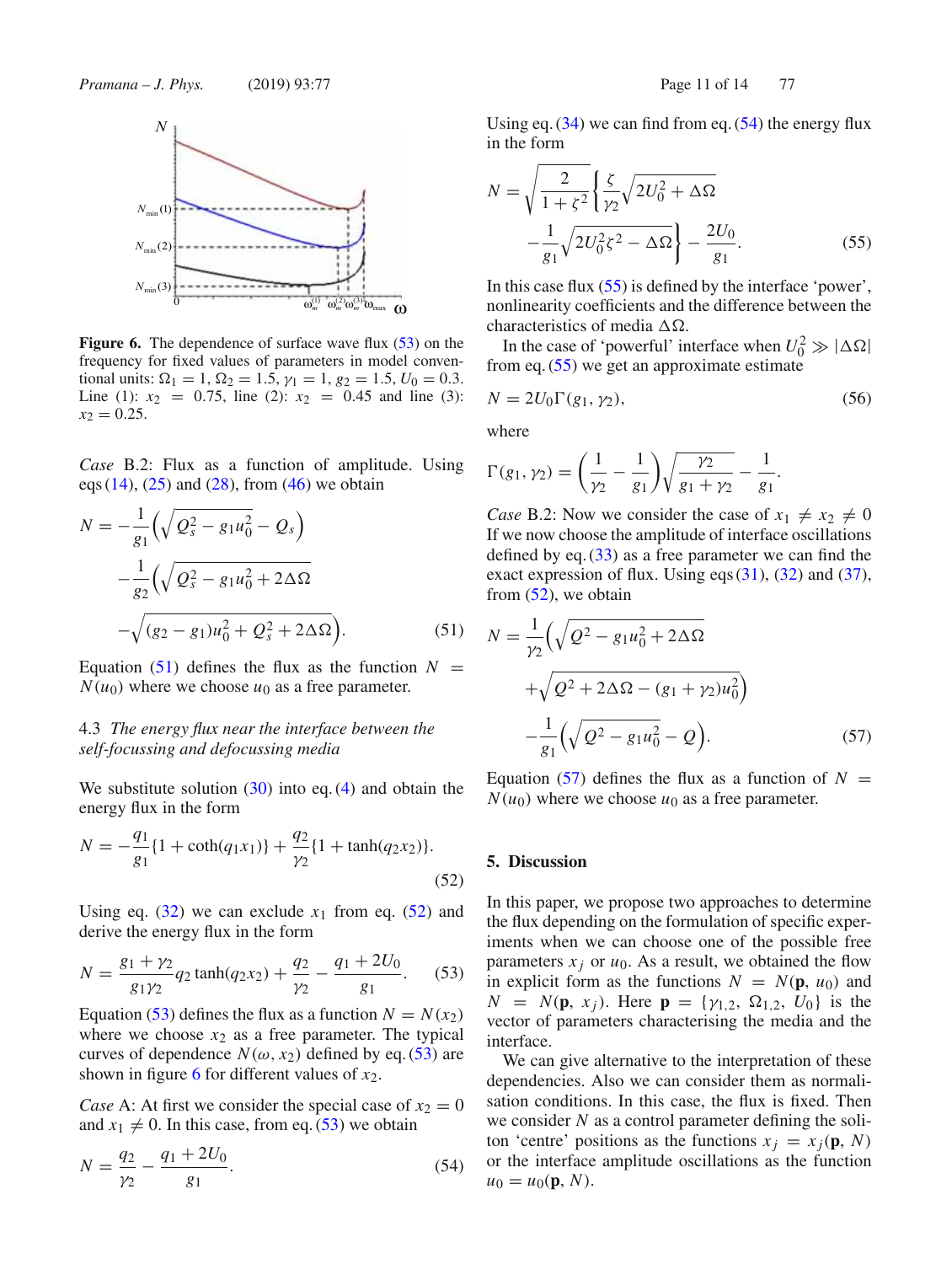For example, in the simplest case of contact of two nonlinear media with positive nonlinearity from eq. (41), we can find the damping space factor

$$
q(N) = N\gamma/2 - U_0 \tag{58}
$$

and frequency  $\omega$  as a function of N in the form

$$
\omega(N) = \Omega - (N\gamma/2 - U_0)^2/2.
$$
 (59)

Here the condition for the flux  $N > 2U_0/\gamma$  must be fulfilled. This condition makes it possible to control the stationary state localisation by the relation between the interface 'power' and the value of *N*.

The value  $q = -U_0$  corresponds to the linear mode with the frequency  $\omega_L = \Omega - U_0^2/2$  and  $N = 0$  exists near the repelled interface only with  $U_0 < 0$ .

The critical value  $N = 2U_0/\gamma$  corresponds to the frequency  $\Omega$ . The local state is divided into two solitons, which are infinitely distant from the interface, in each of which two elemental excitations are connected.

As we have noted, the first NSE integral (4) can be interpreted as the total number of particles in the system in the Bose–Einstein condensation theory. Also, the first NSE integral (4) can be interpreted as the total number of elementary excitations bounded in soliton for quasiclassical quantisation [34]. The value *N* is conserved in both the cases. Localised state is treated as the bound state of a large number of elementary excitations.

The difference between the characteristics of contacting media leads to new features of surface wave propagation. These features do not appear in the case of contact of media with the same characteristics on both sides of the interface. Surface waves with a non-symmetrical amplitude profile can exist. Also the frequency bifurcation is possible in the case of differing media characteristics (see figures 1b, 1c and 2c). The stability analysis of the two frequency branches is beyond the scope of this paper.

Also in such a case the surface waves cannot exist for any value of the interface power. Valid interface power values are bounded below and above in the interval  $U_{\text{min}} < U_0 < U_{\text{max}}$ . In the case of contact of media with the same characteristics, the frequency decreases monotonically on interface power. Valid interface power values are bounded above  $U_0 < U_{\text{max}}$ . For example, for symmetrical surface waves, we find critical value from eq. (14)  $U_{\text{max}} = 2\sqrt{\Omega} \tanh(2x_0\sqrt{\Omega})$  or from eq. (27)  $U_{\text{max}} = 2\sqrt{\Omega} \coth(2x_0\sqrt{\Omega}).$ 

The flux *N* acts differently for focussing media contact and defocusing media contact. The flux *N* defined by eq. (40) depends monotonically on the frequency near the focussing media contact (see figure 4). The flux *N* defined by eq. (47) depends monotonically on the frequency near the defocussing media contact (see figure 5). The flux *N* defined by eq. (53) depends nonmonotonically on the frequency near the contact of focussing and defocussing media (see figure 6). The specific frequency  $\omega_m$  corresponding to the flux minimum  $N_{\text{min}} = N(\omega_m)$  exists. For example, for the simplest case  $x_2 = 0$ , the specific frequency value is derived from eq.  $(54)$ :

$$
\omega_m = \frac{g_1^2 \Omega_1 - \gamma_2^2 \Omega_2}{g_1^2 - \gamma_2^2}.
$$
\n(60)

The flux minimum cannot exist for  $g_1 = \gamma_2$ .

#### **6. Conclusions**

We analysed the peculiarities of excitation localisation near the interface between two different nonlinear media within the framework of a simple model based on the NSE with the Dirac delta function potential. The NSE nonlinearity we consider has the cubic form (Kerr-type nonlinearity). We analytically described the localised states of three types of dependence on the sign of nonlinearity coefficients and frequency range.

We obtained NSE solutions and dispersion equations in cases of the contact of two self-focussing (attractive) media corresponding to the positive nonlinearity, contact of two defocussing (repulsive) media corresponding to the negative nonlinearity and the contact of selffocussing and defocussing media corresponding to the opposite signs of nonlinearity from the different sides of interface.

We calculated the exact solutions of dispersion equations in cases of special kinds of localised states. Also we derived solutions of dispersion equations in explicit analytical form for a long-wave approximation. We found the frequencies of non-symmetrical surface waves as exact solutions of dispersion equations in the form of functions of amplitude of interface oscillations. We analysed the conditions for the existence of such waves.

The main difference between the results of this work lies in the fact that the characteristics of the media on different sides from the interface between them are different. As a result, it becomes possible to analyse the influence of the differences of such characteristics on the existence of localised states.

We calculated and analysed the first NSE integral interpreted as an energy flux conserved along the interface between the media for all the cases considered. The fluxes of non-symmetrical surface waves are defined by the interface 'power'  $U_0$ , nonlinearity coefficients  $\gamma_i$ and the difference between the characteristics of media  $\Delta\Omega$ . In the case of the 'powerful' interface, the fluxes of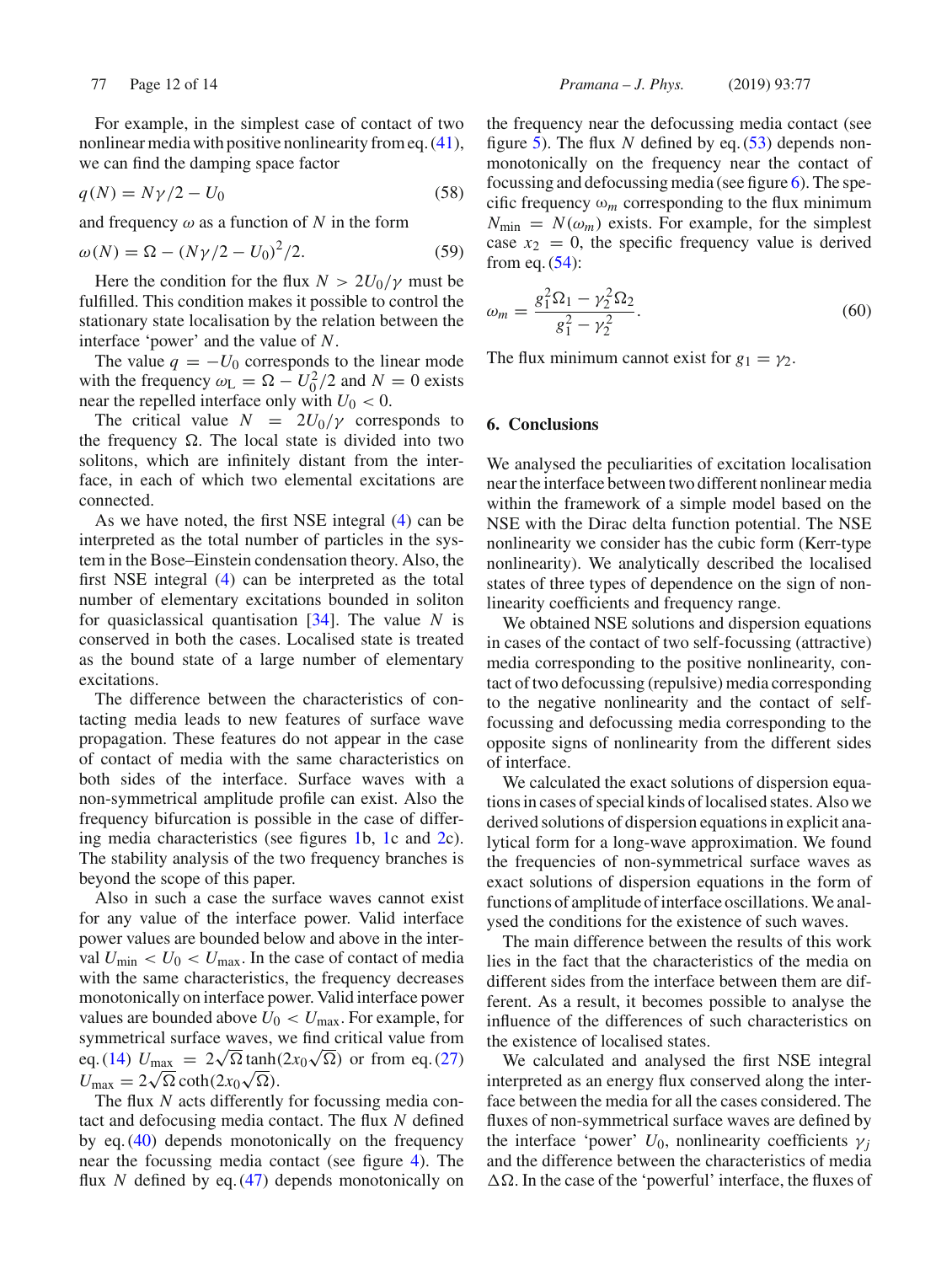non-symmetrical surface waves are proportional to the interface 'power' U<sub>0</sub>.

The obtained estimates of the energy fluxes carried away by nonlinear surface waves are important for the design of optical waveguide systems with given characteristics of optical conductivity, as well as optical control devices based on layered media [8,64]. The results obtained can be used to improve various optical switches in waveguides and optical power limiters, capable of transmitting light pulses only above/below a fixed value of the energy flux [65–67]. The combination of manageable threshold and limiting actions can be used to determine the optimal modes of transmission of energy fluxes that carry nonlinear surface waves.

#### **References**

- [1] R Carretero-González, J Cuevas-Maraver, D Frantzeskakis, N Karachalios, P Kevrekidis and F Palmero-Acebedo, *Localized excitations in nonlinear complex systems* (Springer Science & Business Media, Springer Cham New York Heidelberg Dordrecht London, 2013)
- [2] Yu S Kivshar and G P Agrawal, *Optical solitons: From fibers to photonic crystals* (Academic Press, San Diego, 2003)
- [3] Y V Kartashov, B A Malomed and L Torner, *Rev. Mod. Phys.* **83**, 247 (2011)
- [4] N N Ahmediev, V I Korneev and U V Kuzmenko, *J. Exp. Theor. Phys.* **88**, 107 (1985)
- [5] Y V Bludov, D A Smirnova, Yu S Kivshar, N M R Peres and M I Vasilevsky, *Phys. Rev. B* **89**, 035406 (2014)
- [6] A A Sukhorukov and Yu S Kivshar, *Phys. Rev. Lett.* **87**, 083901 (2001)
- [7] I S Panyaev and D G Sannikov, *Comput. Opt.* **41**, 183 (2017)
- [8] T Strudley, R Bruck, B Mills and O L Muskens, *Light Sci. Appl.* **3**, e207 (2014)
- [9] Yu S Kivshar, A M Kosevich and O A Chubykalo, *Phys. Lett. A* **125**, 35 (1987)
- [10] Yu S Kivshar, A M Kosevich and O A Chubykalo, *Phys. Rev. A* **41**, 1677 (1990)
- [11] F Kh Abdullaev, B B Baizakov and B A Umarov, *Opt. Commun.* **156**, 341 (1998)
- [12] I E Dikshtein, S A Nikitov and D S Nikitov, *Phys. Solid State* **40**, 1710 (1998)
- [13] A D Boardman, M M Shabat and R F Wallis, *J. Phys. D* **24**, 1702 (1991)
- [14] I V Shadrivov, A A Sukhorukov, Yu S Kivshar, A A Zharov, A D Boardman and P Egan, *Phys. Rev. E* **69**, 016617 (2004)
- [15] D Mihalache, R G Nazmitdinov and V K Fedyanin, *Phys. Elem. Part. At. Nucl.* **20**, 198 (1989)
- [16] O V Korovai and P I Khadzhi, *Phys. Solid State* **52**, 2434 (2010)
- [17] L V Fedorov and K D Ljahomskaja, *Tech. Phys. Lett.* **23**, 915 (1997)
- [18] B A Usievich, D Kh Nurligareev, V A Sychugov, L I Ivleva, P A Lykov and N V Bogodaev, *Quantum Electron.* **40**, 437 (2010)
- [19] L Calaca, A T Avelar, D Bazeia and W B Cardoso, *Commun. Nonlinear Sci. Numer. Simul.* **19**, 2928 (2014)
- [20] K Zhan, H Tian, X Li, X Xu, Z Jiao and Y Jia, *Sci. Rep.* **6**, 32990 (2016)
- [21] V I Gorentsveig, Yu S Kivshar, A M Kosevich and E S Syrkin, *Fiz. Nizk. Temp.* **16**, 1472 (1990)
- [22] I V Gerasimchuk, V S Gerasimchuk and Y I Gorobets, *J. Nano-Electron. Phys.* **8**, 02020 (2016)
- [23] I V Gerasimchuk and V S Gerasimchuk, *J. Appl. Phys.* **124**, 085301 (2018)
- [24] A I Buzdin, V N Men'shov and V V Tugushev, *Sov. Phys. JETP* **64**, 1310 (1986)
- [25] A I Buzdin and S V Polonskii, *Sov. Phys. JETP* **66**, 422 (1987)
- [26] V N Men'shov and V V Tugushev, *Phys. Solid State* **44**, 1727 (2002)
- [27] H Sakaguchi and B A Malomed, *New J. Phys.* **18**, 025020 (2016)
- [28] N V Vysotina, N N Rosanov and A N Shatsev, *Opt. Spectrosc.* **124**, 79 (2018)
- [29] A V Chaplik, *J. Exp. Theor. Phys. Lett.* **105**, 601 (2017)
- [30] P Medley, M A Minar, N C Cizek, D Berryrieser and M A Kasevich, *Phys. Rev. Lett.* **112**, 060401 (2014)
- [31] A L Marchant, T P Billam, T P Wiles, M M H Yu, S A Gardiner and S L Cornish, *Nat. Commun.* **4**, 1865 (2013)
- [32] A A Sukhorukov and Yu S Kivshar, *J. Opt. Soc. Am. B* **19**, 772 (2002)
- [33] S E Savotchenko, *Russ. Phys. J.* **47**, 556 (2004)
- [34] M M Bogdan, I V Gerasimchuk and A S Kovalev, *Low Temp. Phys.* **23**, 197 (1997)
- [35] S E Savotchenko, *Condens. Matter Interphases* **19**, 567 (2017)
- [36] I V Gerasimchuk, *J. Exp. Theor. Phys.* **121**, 596 (2015)
- [37] S E Savotchenko, *Mod. Phys. Lett. B* **32**, 1850120 (2018)
- [38] S E Savotchenko, *Condens. Matter Interphases* **20**, 255 (2018)
- [39] S E Savotchenko, *J. Exp. Theor. Lett.* **107**, 455 (2018)
- [40] S E Savotchenko, *J. Exp. Theor. Lett.* **108**, 175 (2018)
- [41] S E Savotchenko, *Solid State Commun.* **283**, 1 (2018)
- [42] S E Savotchenko, *J. Exp. Theor. Phys.* **127**, 434 (2018)
- [43] S E Savotchenko, *Mod. Phys. Lett. B* **32**, 1850371 (2018)
- [44] S E Savotchenko, *Surf. Interfaces* **13**, 157 (2018)
- [45] I V Gerasimchuk and A S Kovalev, *Low Temp. Phys.* **26**, 586 (2000)
- [46] S E Savotchenko, *Opt. Spectrosc.* **126**, 554 (2019)
- [47] S E Savotchenko, *Phys. Solid State* **61**, 495 (2019)
- [48] S E Savotchenko, *Phys. Solid State* **61**, 575 (2019)
- [49] S E Savotchenko, *Tech. Phys.* **61**, 133 (2019)
- [50] H Vach, C T Seaton, G I Stegeman and I C Khoo, *Opt. Lett.* **9**, 238 (1984)
- [51] Y J Chen and G M Carter, *Appl. Phys. Lett.* **41**, 309 (1982)